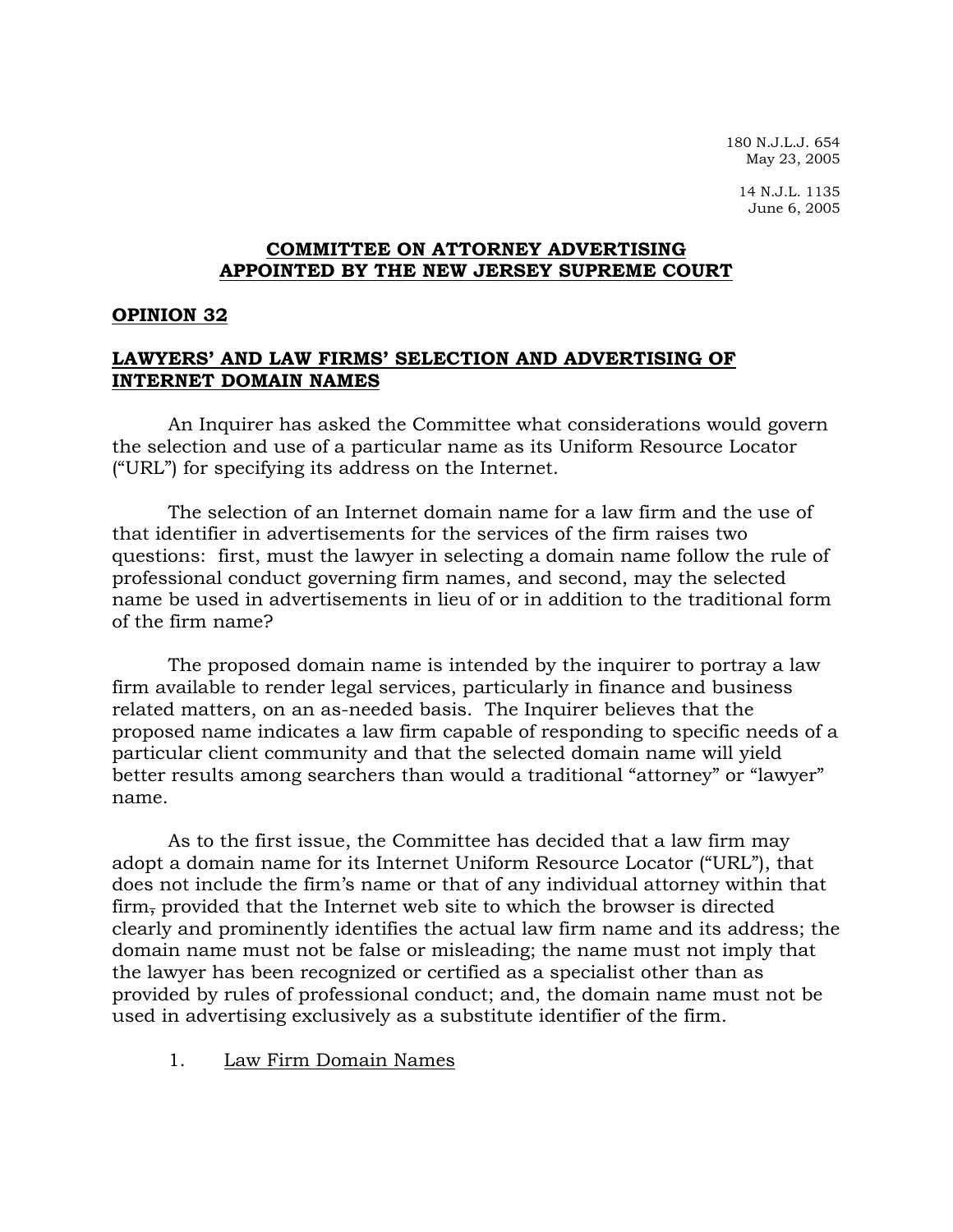Subject to one exception, the name under which a lawyer or law firm practices in New Jersey must "include the full or last names of one or more of the lawyers in the firm or the names of a person or persons who have ceased to be associated with the firm through death or retirement." RPC 7.5(a).

 Several New Jersey opinions have guided the Bar on the use of firm names and trade names. For purposes of advertising the firm's location on the Internet, the use of the alternative firm name is distinguished from the more restrictive application discussed in Committee on Attorney Advertising Opinion 2, 120 N.J.L.J. 789, (October 29, 1987) which refers to the formal firm name. Furthermore, the proposed adoption of the URL domain name is distinguished from the use of additional identifying language affixed to a firm's name and enjoined by Committee on Attorney Advertising Opinion 10, 129 N.J.L.J. 270, (September 26, 1991) because the formal name must be preserved and used on the Internet. Opinion 10 continues to provide reliable guidance to firms selecting the identification name permissible as a URL. Opinion 10 is overruled to the extent that, for purposes of URL firm identification, the URL identifier may describe the practice, not necessarily the identity of the attorneys in the firm. The trade name restrictions defined by Advisory Committee on Professional Ethics Opinion 435, 104 N.J.L.J. 305, (October 4, 1979), remain unchanged.

 There are no New Jersey ethics opinions on this subject, but ethics authorities in New York, Arizona, Texas, and Ohio have issued opinions holding that domain names are not subject to the same regulation as a traditional firm name and a URL identifier may be used, unless false or misleading. See, Association of the Bar of the City of New York, Formal Opinion 2003-01, Arizona 97-04, Texas Interpretive Comment 17 (Mach 1996, revised May 2003), Ohio 99-4. The opinion of the Association of the Bar of the City of New York, with which this Committee agrees, holds "that it is ethical under certain circumstances for a lawyer or law firm to employ a domain name that does not include or embody the firm's name or that of any individual lawyer." The New York opinion cautioned that "domain names may not be used as a substitute identifier for the law firm and must comply with the strictures … applied to legal advertisements generally."

 Thus, the lawyer or firm is required to provide the following information at the initial or "home" page of the site:

> The actual, formal name of the firm or attorney responsible for the site;

The bona fide street location of the law office to which the URL refers and the telephone number of the firm; and